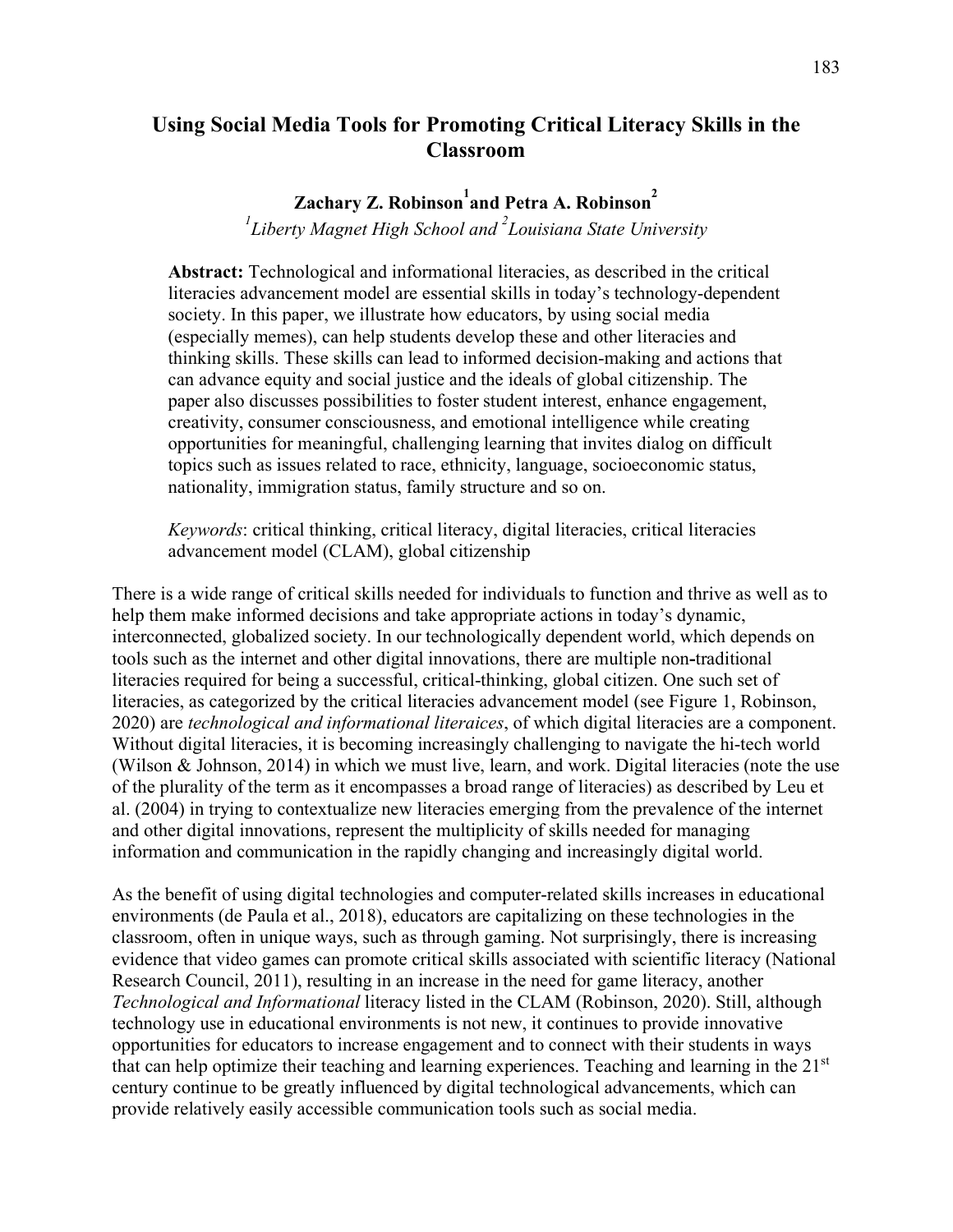



Social media is a widespread technological tool that Bosman and Zagenczyk (2011) describe as a "phenomenon focused on connecting, sharing, and collaborating" (p. 3), illustrating various educational opportunities for using it in the classroom. Especially with the increase in popularity of online learning in K-12 and postsecondary education, social media provides opportunities for unique communicative methods; designing learning using social media can increase active participation, demonstrate value for students in the learning process, and provide a hybrid learning environment that can support many  $21<sup>st</sup>$  century skills (Casey, 2013). Through social media, creating and sharing memes (a humorous image, video, piece of text that is copied usually with slight variations spread rapidly and widely across the internet) has become a seemingly ubiquitous cultural practice in today's society. This has given rise to *meme-ing* being described as a significant new literacy (Lankshear & Knobel, 2003). We define memes using the definition that Gatherer (1998) offers upon which he built from Benzon's (1996) definition, suggesting that a meme is "an observable cultural phenomenon, such as a behavior, artefact, or an objective piece of information, which is copied, imitated or leaned, and thus may be replicated within a cultural system" (Gatherer, 1998, p. 32). Additionally, we acknowledge that social media (including memes) are already used in teaching (Purnama, 2017) and in research (Veletsianos, 2013).

Various scholars have highlighted several practices as ways to incorporate memes into the classroom, such as for promoting mathematical discourse (Bini & Robutti, 2019), for teaching rhetoric (Beach & Dredger, 2017), as a means of preparing for final examinations (Underwood & Kararo, 2020), for explaining social and conceptual influences of student understanding about complex socio-scientific issues (Yoon, 2008), for promoting critical thinking in terms of political science (Wells, 2018), and for argumentation and engagement in the ESL classroom (Navera et al., 2019) in an effort to teach critical thinking skills. Critical thinking is widely accepted as a key skill for tertiary level learning (Vardi, 2013) as well as for workplace readiness (Fulham & Scott, 2014). We argue that using memes to promote critical thinking—that is higher order thinking--is directly related to critical theory and to critical literacy which provide the foundation of Robinson's (2020) critical literacies advancement model.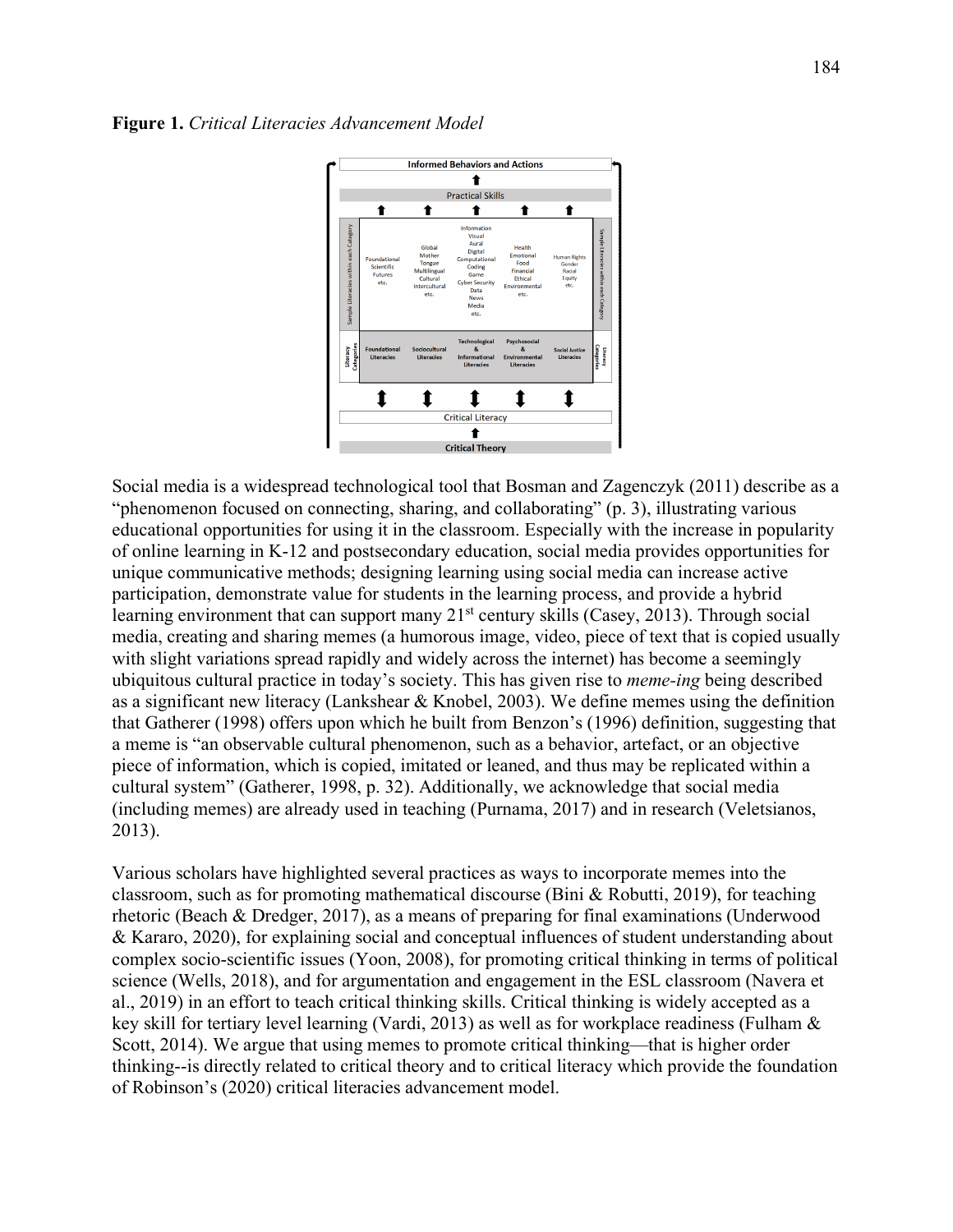### **Literature Review**

The critical literacies advancement model (CLAM) is a framework that organizes critical dimensions of literacy into five categories and it helps us to consider how the development of these individual and even categorical grouping of non-traditional literacies is interconnected. The model illustrates how this development can help promote positive social change, and although it does not provide an exhaustive list, the categories therein are broad so additional literacies could be subsumed under each. These categories include functional and global literacies, sociocultural literacies, human and social justice literacies, psychosocial and environmental literacies, and technological and information literacies. As Robinson (2020) argues, the development and application of interconnected non-traditional literacies in the context of today's globalized world, through critical thinking, which provides the learner with skills to offer social critique, can lead to increased understandings and informed actions and behaviors which can lead to the development of global citizens who promote equity and social justice. For the purposes of this paper, we focus specifically on the importance of technological and information literacies in the digital age.

### **Technological and Information Literacies and Today's Classroom**

The CLAM specifies examples of some *technological and information literacies*, including information, aural, visual, computational, game, cyber security, media, coding, news literacy, and so on. These skills are highly adaptable skills that help us to leverage technical skill sets to be able to navigate technologies and interpret associated information. As we consider digital literacy as a meta-literacy, other emergent literacies come to mind, such as computer, multimedia, network, and web literacy. Digital literacy(ies) is not a new concept and we have seen the term evolve to take on broader meanings and conceptualizations. In light of the speed with which technological advancements occur, it is fair to assume that new technologies in the 21<sup>st</sup> century and beyond will likely influence further evolution of the definition and its use as well as likely re-shape the way we think about and navigate digital competencies. Further, scholars (see Bawden & Robinson, 2002; Kope, 2006; Martin, 2006; Williams & Minnian, 2007) have attempted to differentiate between digital literacy and other information-related literacies and while the CLAM groups these in one category it allows for them to be distinguished while drawing reference to their interconnectedness with each other in the same category and other literacies outside of the category.

We adopt the definition that suggests that digital literacy refers to the ability to use and produce digital media, information processing and retrieval, participation in a social network for knowledge creation and sharing, as well as wide range of other computing skills (UNESCO Institute for Information Technologies in Education, 2011). Therefore, digital literacy is essential to acquiring and developing a wide variety of other skills and literacies. As suggested in the CLAM, there is interdependence and connection between digital literacies and other categories of literacies, further purporting that the development of skills in one literacy area may encourage and support the development of other literacy skills in the same or other categories (Robinson, 2020).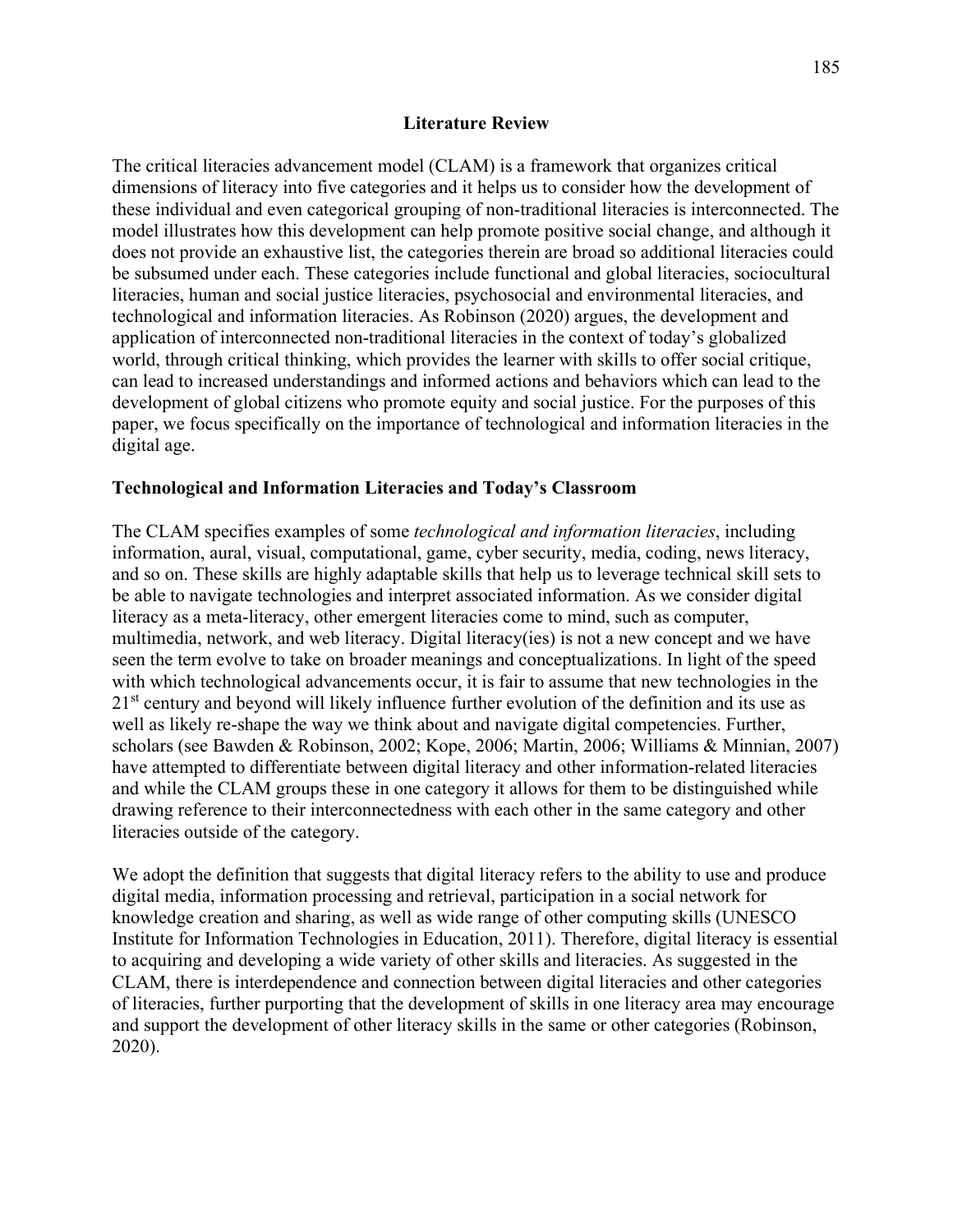In centering on technological and informational literacies with more attention on social media usage in the classroom through the use of *meme-ing* as a new literacy (Lankshear & Knobel, 2003), there is an opportunity for educators to help students develop their critical thinking skills (Wells, 2018). Further, given the popularity of social media platforms (for example, there are over one billion registered accounts on Facebook alone), which is only expected to increase (Clement, 2020), and the ease with which educators and their learners alike can create memes relevant to current or historical events and a wide range of curricular content, this is a great tool for leveraging its potential to enhance the overall teaching and learning process. Social media and memes can not only enhance content delivery, collaboration and communication, and student engagement and interaction, but also help extend the scope of learning beyond the boundaries of the traditional classroom.

#### **Discussion and Implications**

Regardless of how much we try to keep up with revolutionary technology such as new apps, platforms, and devices, this may prove difficult. Further, it is important to consider that digital literacies are not simply about learning these technological skills or figuring out how to use the features of the newest iPhone or tablet, or even how to apply these in our teaching and learning opportunities. In contemplating how to get started with incorporating social media into teaching and learning, note that it does not require that educators stay abreast of all the newest innovations, but it requires commitment to have some familiarity with the general trends to stay connected and relevant to their learners' practices and needs. This will prove useful as educators seek to effectively integrate social media in their classrooms. As we usher in new styles of teaching and learning, social media and memes, in particular can foster just-in-time teachingrelated strategies and help personalize and customize collaborative learning opportunities for every learner in an increasingly connected world.

The use of social media and memes in the classroom also provides an opportunity for researchers to further explore their use, effectiveness, and significance in the classroom to help increase research-informed practices. Admittedly, it can be a challenge to incorporate social media into classrooms, especially considering issues of accessibility, cyber security, and even creating guidelines to ensure appropriateness and digital citizenship. Nevertheless, there are currently resources available to support educators who seek to use social media and memes, in particular to help supplement their teaching and learning experiences. Various social media platforms such as Facebook and Instagram, for example, have dedicated blogs and publications to help guide the process (see *Facebook for Educators and Community Leaders Guide*; *Using Instagram in an Educational Context*; *The Educator's Guide to Instagram and Other Photo Sharing Apps* and so on). Moreover, there are free digital resources [\(https://imgflip.com/memegenerator\)](https://imgflip.com/memegenerator) that one can use to create and customize resizable text to images to create one's own meme.

As educators gain more confidence and comfort with utilizing social media and humor in the classroom, they will find innovative ways through memes to foster student interest, enhance engagement, creativity, consumer consciousness and emotional intelligence. This can lead to innovative teaching and learning endeavors but also to developing critical thinking skills. Additionally, this will also allow for students and teachers to join in meaningful, challenging learning that invites dialog on topics that they might tend to avoid such as issues related to race,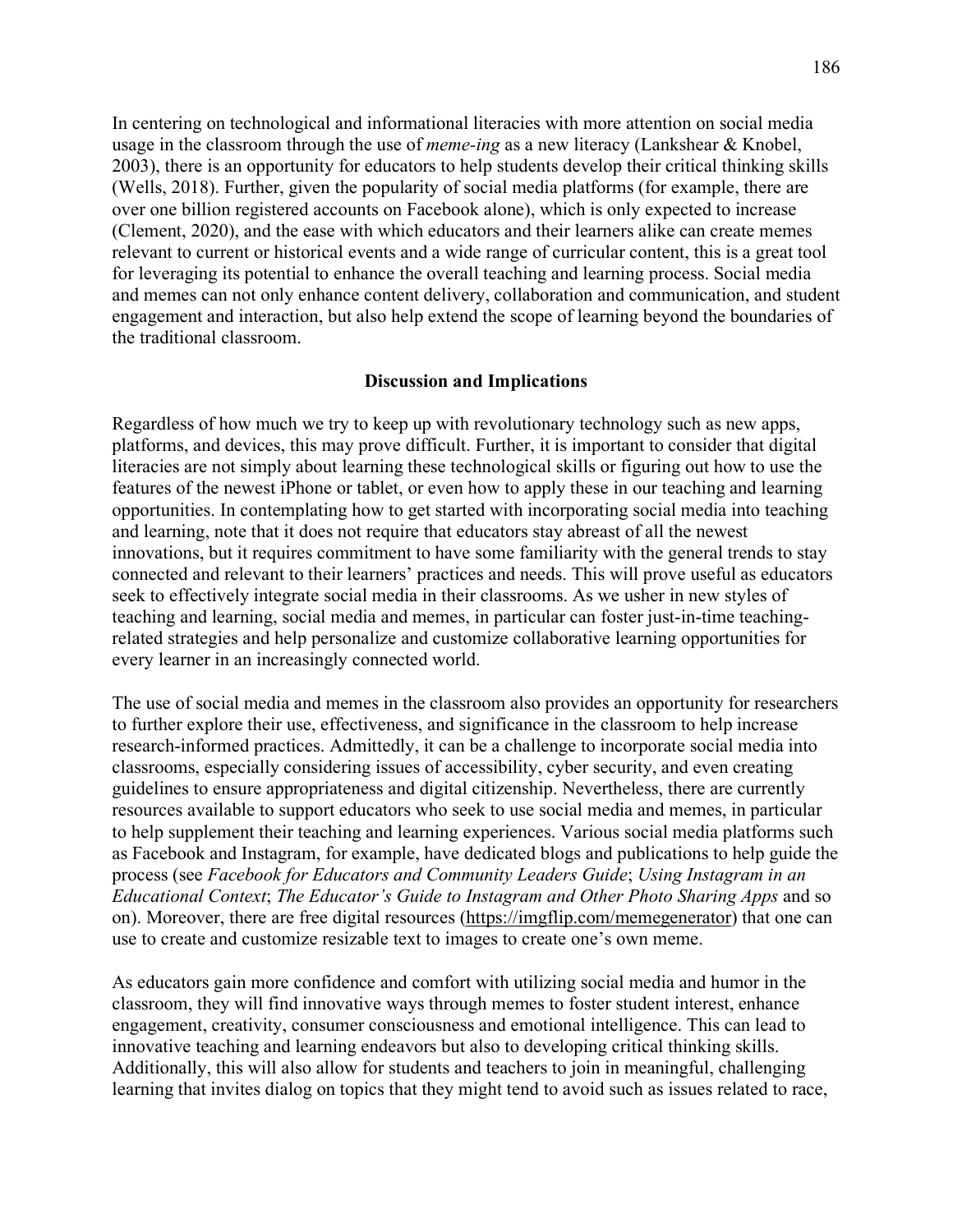ethnicity, language, socioeconomic status, nationality, immigration status, family structure and so on. Ultimately, social media usage in the classroom can open the door for increasing critical thinking, critical literacy skills and furthering the development of other critical literacies. These developments can then lead to informed decisions and actions that have the potential to advance equity and social justice to lead to the ideals of global citizenship.

### **References**

- Bawden, D. & Robinson, L. (2002). Promoting literacy in a digital age: approaches to training for information literacy. *Learned Publishing*, *15*(4), 297-301, <http://www.ingenta.com/content/alpsp/lp/2002>
- Beach, C. L., & Dredger, K. S. (2017). Living the YOLO lifestyle: The rhetorical power of memes in the classroom. In *Deconstructing the education-industrial complex in the digital age* (pp. 269-286). IGI Global.
- Benzon, W. (1996). Culture as an evolutional arena. *Journal of Social and Evolutionary Systems, 19*(4)*,* 321-362.
- Bini, G. & Robutti, O. (2019, February). Meanings in mathematics: Using internet memes and augmented reality to promote mathematical discourse. In U. T. Jankvist, M. Van den Heuvel-Panhuizen, & M. Veldhuis (Eds.), *Eleventh Congress of the European Society for Research in Mathematics Education* (No. 4). Freudenthal Group; Freudenthal Institute; ERME.
- Bosman, L., Zagenczyk, T. (2011). Revitalize your teaching: Creative approaches to applying social media in the classroom. In B. White, I. King, & P. Tsang (Eds.) *Social media tools and platforms in learning environments* (pp. 3-15). Springer.
- Casey, G. (2013). Social media in the classroom: A simple yet complex hybrid environment for students. *Journal of Educational Multimedia and Hypermedia, 22*(1), 5-24.
- Clement, J. (2020). Number of social network users 2010-2023. Statista. <https://www.statista.com/statistics/278414/number-of-worldwide-social-network-users/>
- de Paula, B. H., Burn, A., Noss, R., & Valente, J. A. (2018). Playing Beowulf: Bridging computational thinking, arts and literature through game-making. *International Journal of Child-Computer Interaction*, *2018*(16), 39-46. https://doi.org/10.1016/j.ijcci.2017.11.003
- Fulham, M., & Scott, G. (2014). *Education plus*. NDLP.
- Gatherer, D. (1998). Why the thought contagion metaphor is retarding the progress of memetics. *Journal of Memetics—Evolutionary Models of Information Transmission, 2*(2), 32.
- Kope, M. (2006). Understanding e-literacy. In A. Martin & D. Madigan (Eds.), *Digital literacies for learning* (pp. 68–79). Facet Publishing.
- Lankshear, C. & Knobel, M. (2003). *New literacies: Changing knowledge and classroom learning*. Open University Press.
- Leu, D. J., Kinzer, C. K., Coiro, J. L., & Cammack, D. W. (2004). Toward a theory of new literacies emerging from the Internet and other information and communication technologies. *Theoretical models and processes of reading*, *5*(1), 1570-1613.
- Martin, A. (2006). Literacies for the digital age. In A. Martin & D. Madigan (Eds.), *Digital literacies for learning* (pp. 3–25). Facet Publishing.
- National Research Council. (2011). *Learning science through computer games and simulations.* National Academies Press.